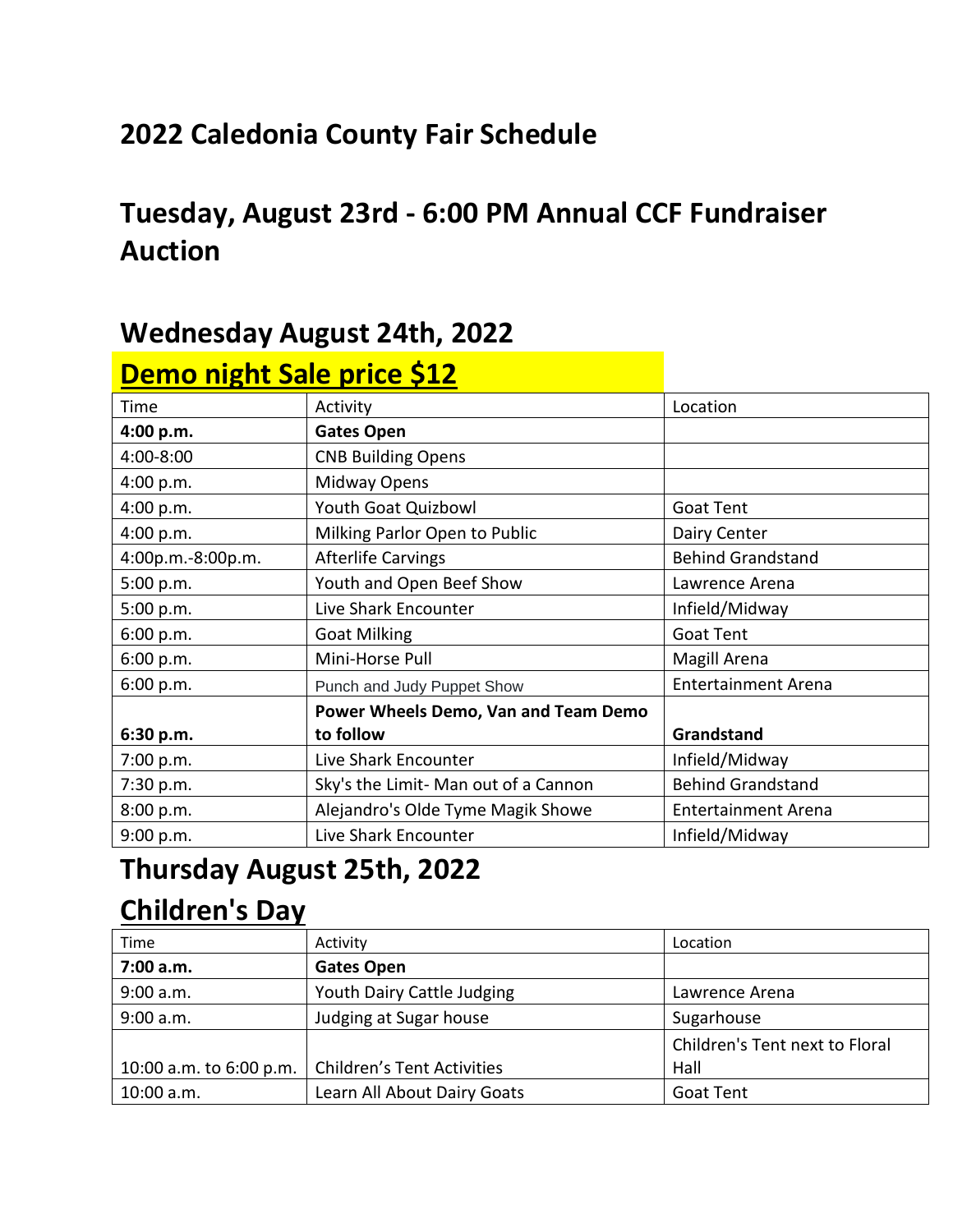| 11:00 a.m.             | <b>Farm Tractor Pull</b>             | Grandstand                 |
|------------------------|--------------------------------------|----------------------------|
| 10:30 a.m.             | Pony Pull, 1850 lbs.                 | Magill Arena               |
| 11:00 a.m.             | Midway Opens                         |                            |
| 11:00a.m.-6:00p.m.     | Decorative Painting-Lisa Smith       | <b>Floral Hall</b>         |
| 12:00 p.m.             | <b>Bingo Starts</b>                  | <b>Bingo Tent</b>          |
| 12:00 p.m.             | <b>Milking Contest- Goats</b>        | <b>Goat Tent</b>           |
| 12:00 p.m.-9:00p.m.    | <b>CNB Building Opens</b>            |                            |
| 12:00p.m.-8:00p.m.     | <b>Afterlife Carvings</b>            | <b>Behind Grandstand</b>   |
| 1:00-4:00              | Melanie Miller- Chair Caning         | <b>Floral Hall</b>         |
| 1:00 p.m.              | Punch and Judy Puppet Show           | <b>Entertainment Arena</b> |
| 2:00 p.m.              | Live Shark Encounter                 | Infield/Midway             |
| 2:30 p.m.              | Pony Pull, 2250 lbs.                 | Magill Arena               |
| 2:30 p.m.              | Alejandro's Olde Tyme Magik Showe    | <b>Entertainment Arena</b> |
|                        | Youthh Oxen Fitting and Showmanship  |                            |
| 4:00 p.m.              | Youth and Open Oxen Skoot Class      | Lawrence Arena             |
| 4:00 p.m.              | Sky's the Limit- Man out of a Cannon | <b>Behind Grandstand</b>   |
| 4:00 p.m.              | <b>Goat Costume Contest</b>          | <b>Goat Tent</b>           |
| 4:00 p.m.              | Milking Parlor Open to Public        | Dairy Center               |
| 4:00 p.m.              | Punch and Judy Puppet Show           | <b>Entertainment Arena</b> |
| 5:00 p.m.              | Live Shark Encounter                 | Infield/Midway             |
| 5:30 p.m.              | Alejandro's Olde Tyme Magik Showe    | <b>Entertainment Arena</b> |
| 6:00 p.m.              | <b>Cornhole Tournement</b>           | Track/grandstand           |
| 6:00 p.m.              | <b>Goat Milking</b>                  | <b>Goat Tent</b>           |
| 6:30 p.m.              | Pony Pull, Free For All              | Magill Arena               |
| 7:00 p.m.              | <b>Raised on Radio</b>               | Track/grandstand           |
| 7:00 p.m.              | Punch and Judy Puppet Show           | <b>Entertainment Arena</b> |
| 7:00 p.m.              | Sky's the Limit- Man out of a Cannon | <b>Behind Grandstand</b>   |
| 7:00 p.m. - 10:30 p.m. | Karaoke/DJ                           | Beer Garden                |
| 8:00 p.m.              | Live Shark Encounter                 | Infield/Midway             |
| 8:30 p.m.              | Alejandro's Olde Tyme Magik Showe    | <b>Entertainment Arena</b> |

## **Friday August 26th, 2022**

## **Senior Day- \$12 for Seniors**

| Time                    | Activity                        | Location                       |
|-------------------------|---------------------------------|--------------------------------|
| 7:00 a.m.               | Gates Open                      |                                |
| 7:00 a.m.-12:00 pm      | Dairy Goat Sign Up              | Goat Tent                      |
| 9:00 a.m.               | Dairy Cattle Judging-Open Show  | Lawrence Arena                 |
|                         |                                 | Children's Tent next to Floral |
| 10:00 a.m. to 6:00 p.m. | Children's Tent Activities Open | Hall                           |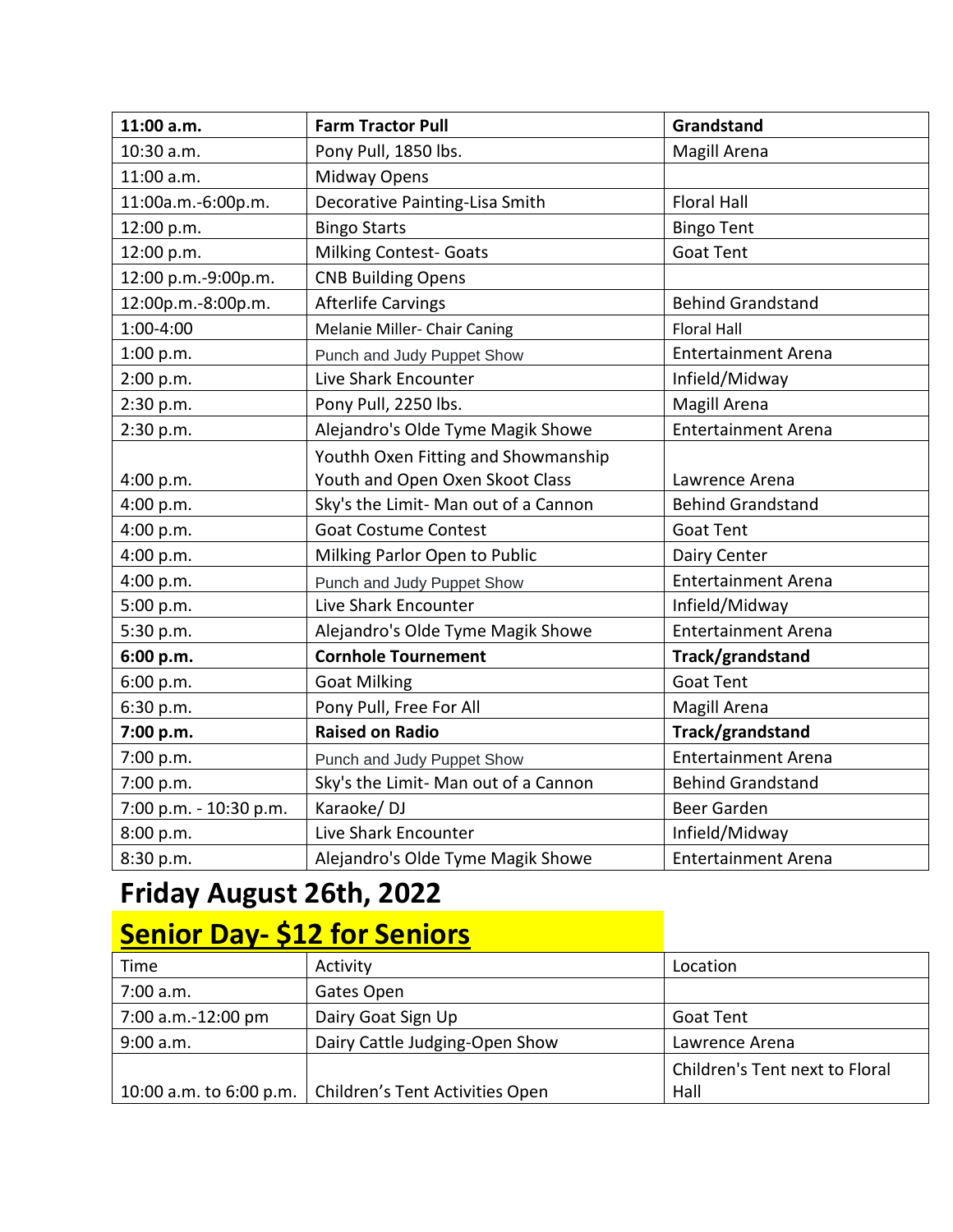|                         | Quilting with Ellen Wilder and Noreen |                            |
|-------------------------|---------------------------------------|----------------------------|
| 10:00 a.m. to 2:00 p.m. | Hinton                                | <b>Floral Hall</b>         |
| 10:30 a.m.              | Horse Pull, Distance in 5 minutes     | Magill Arena               |
| 11:00 a.m.              | Midway Opens                          |                            |
| 11:00a.m.-6:00p.m.      | Decorative Painting-Lisa Smith        | <b>Floral Hall</b>         |
| 12:00 -9:00p.m.         | <b>CNB Building Opens</b>             |                            |
| 12:00 p.m.              | <b>Bingo Starts</b>                   | <b>Bingo Tent</b>          |
| 12:00 p.m.              | <b>Milking Contest- Goats</b>         | <b>Goat Tent</b>           |
| 12:00 p.m.-3:00 p.m.    | Jim Currier- Wood burning             | <b>Floral Hall</b>         |
| 12:00p.m.-8:00p.m.      | <b>Afterlife Carvings</b>             | <b>Behind Grandstand</b>   |
| 1:00 p.m. - 6:00 p.m.   | Mary Ragno- Rug Braiding              | <b>Floral Hall</b>         |
| 1:00 p.m.               | Dairy Goat Show 101 Class             | <b>Goat Tent</b>           |
| 1:00 p.m.               | Punch and Judy Puppet Show            | <b>Entertainment Arena</b> |
| 1:00-4:00               | Melanie Miller- Chair Caning          | <b>Floral Hall</b>         |
| 2:00 p.m.               | <b>Kingdom's Got Talent</b>           | <b>Grandstand</b>          |
| 2:00 p.m.               | Live Shark Encounter                  | Infield/Midway             |
| 2:00 p.m.               | <b>Public Dairy Goat Show</b>         | <b>Goat Tent</b>           |
| 2:30 p.m.               | Alejandro's Olde Tyme Magik Showe     | <b>Entertainment Arena</b> |
| 2:30 p.m.               | Horse Pulling 3100 lbs                | Magill Arena               |
| 3:00 p.m.               | Youth Sheep Show                      | <b>Goat Tent</b>           |
| 3:00 p.m.               | Sky's the Limit- Man out of a Cannon  | <b>Behind Grandstand</b>   |
|                         | Youth and Open Best Matched Team      |                            |
| 4:00 p.m.               | Oxen Show- Cart Classes               | Lawrence Arena             |
| 4:00 p.m.               | Milking Parlor Open to Public         | Dairy Center               |
| 4:00 p.m.               | Shrimptunes                           | Gazebo                     |
| 4:00 p.m.               | Punch and Judy Puppet Show            | <b>Entertainment Arena</b> |
| 5:00 p.m.               | Live Shark Encounter                  | Infield/Midway             |
| 5:30 p.m.               | Alejandro's Olde Tyme Magik Showe     | <b>Entertainment Arena</b> |
| 6:00 p.m.               | Sky's the Limit- Man out of a Cannon  | <b>Behind Grandstand</b>   |
| 6:00 p.m.               | <b>Goat Milking</b>                   | Goat Tent                  |
| 6:00 p.m.               | 4 X 4 Pull                            | Grandstand                 |
| 6:30 p.m.               | Horse Pull, 3,300 lbs.                | Magill Arena               |
| 7:00 p.m.               | Punch and Judy Puppet Show            | <b>Entertainment Arena</b> |
| 8:00 p.m.               | Live Shark Encounter                  | Infield/Midway             |
| 8:00 p.m.               | Raized on Radio                       | <b>Beer Garden</b>         |
| 8:30 p.m.               | Alejandro's Olde Tyme Magik Showe     | <b>Entertainment Arena</b> |
| 9:00 p.m.               | Sky's the Limit- Man out of a Cannon  | <b>Behind Grandstand</b>   |

**Saturday August 27th, 2022**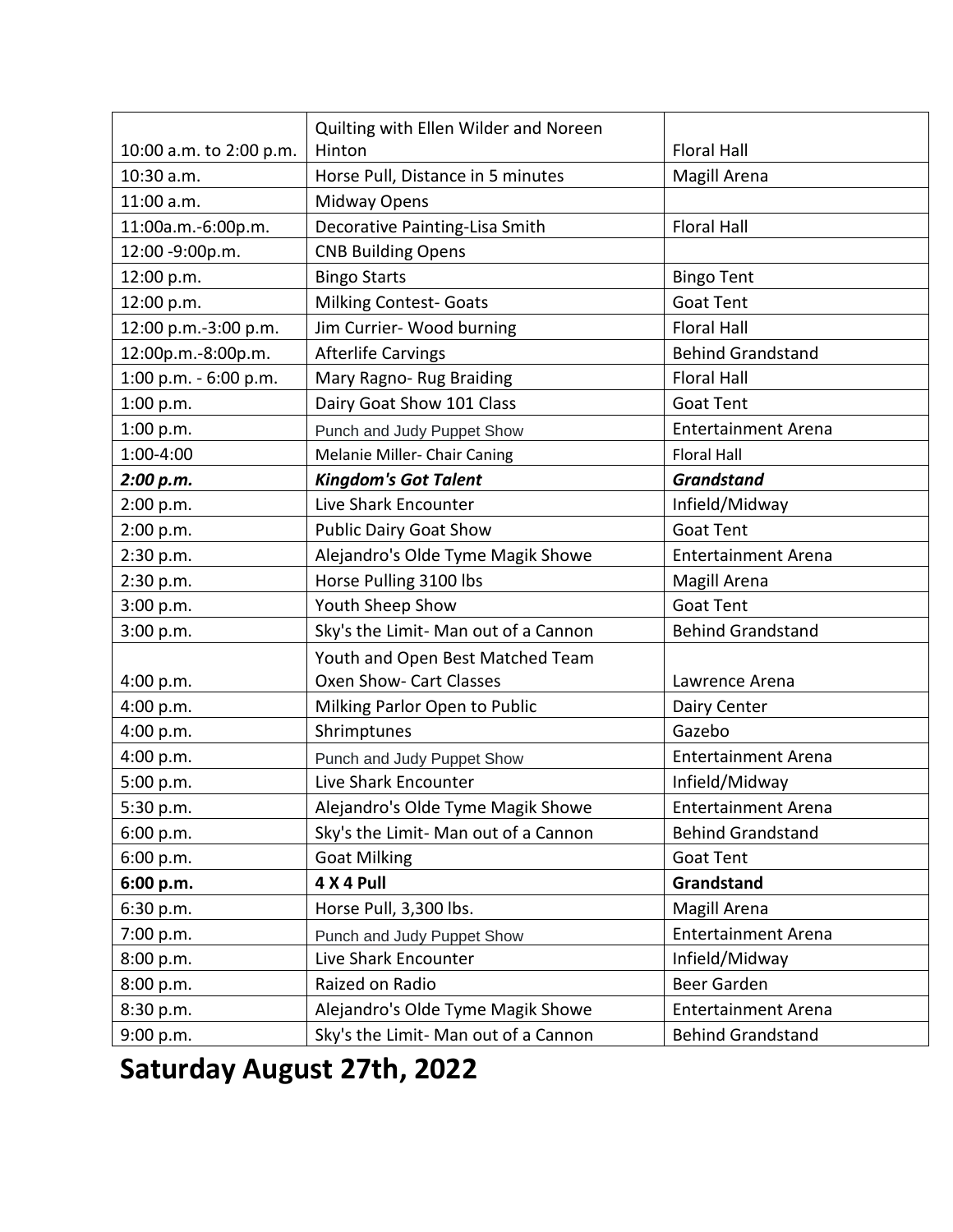## **Family Day**

| Time                   | Activity                                | Location                       |  |
|------------------------|-----------------------------------------|--------------------------------|--|
| 7:00 a.m.              | Gates Open                              |                                |  |
| 8:00 a.m.              | <b>Lawn Tractor Pulls</b>               | <b>Grandstand</b>              |  |
| 9:00 a.m.              | Gymkhana Registration                   | Horse Show Ring                |  |
| 9:00 a.m.              | <b>Cattle Costume Contest</b>           | Lawrence Arena                 |  |
| 9:00a.m.               | Youth Dairy Goat Show                   | <b>Goat Tent</b>               |  |
| 10:00a.m.              | Gymkhana                                | Horse Show Ring                |  |
| 10:00 a.m. - 2:00 p.m. | Antique Snowmachine and Car Show        | Track by Beer Tent             |  |
| 10:00 -6:00 p.m.       | Rug Hooking - Lyn-Burke Group           | <b>Floral Hall</b>             |  |
| 10:00a.m.-2:00p.m.     | Norma Bromly- Wool Spinning             | <b>Floral Hall</b>             |  |
|                        |                                         | Children's Tent next to Floral |  |
| 10:00 a.m.-6:00 p.m.   | <b>Children's Tent Activities Opens</b> | Hall                           |  |
| 10:30 a.m.             | Horse Pull, 3,200 lbs                   | Magill Arena                   |  |
| 11:00 a.m.             | Midway Opens                            |                                |  |
| 11:00 a.m.-9:00p.m.    | <b>CNB Building Opens</b>               |                                |  |
| 11:00a.m.-6:00p.m.     | Decorative-Lisa Smith                   | <b>Floral Hall</b>             |  |
| 11:30 a.m.             | <b>Grand Cavalcade</b>                  | Grandstand                     |  |
| 12:00 p.m.             | <b>Bingo Starts</b>                     | <b>Bingo Tent</b>              |  |
| 12:00p.m.-8:00p.m.     | <b>Afterlife Carvings</b>               | <b>Behind Grandstand</b>       |  |
| 12:00 p.m.-3:00 p.m.   | Jim Currier- Wood burning               | <b>Floral Hall</b>             |  |
| 1:00p.m.               | Kingdom All Stars                       | Grandstand                     |  |
| 1:00 p.m.              | Punch and Judy Puppet Show              | <b>Entertainment Arena</b>     |  |
| 1:00 pm-11:00 pm       | Cornhole Tournement                     | Beer Garden                    |  |
| 2:00 p.m.              | Live Shark Encounter                    | Infield/Midway                 |  |
| 2:00 p.m.              | <b>Log Loader Competition</b>           | <b>Grandstand</b>              |  |
| 2:00 p.m.              | Oxen Show- Extreme Obstacle Course      | Lawrence Arena                 |  |
| 2:30 p.m.              | Horse Pull, 3,500 lbs.                  | Magill Arena                   |  |
| 2:30 p.m.              | Alejandro's Olde Tyme Magik Showe       | <b>Entertainment Arena</b>     |  |
| 3:00 p.m.              | Sky's the Limit- Man out of a Cannon    | <b>Behind Grandstand</b>       |  |
| 4:00 p.m.              | Milking Parlor Open to Public           | Dairy Center                   |  |
| 4:00 p.m.              | Punch and Judy Puppet Show              | <b>Entertainment Arena</b>     |  |
| 4:00 p.m.              | Live Shark Encounter                    | Infield/Midway                 |  |
| 4:00 p.m.              | Shrimptunes                             | Gazebo                         |  |
| 5:00 p.m.              | Sky's the Limit- Man out of a Cannon    | <b>Behind Grandstand</b>       |  |
| 5:30 p.m.              | Alejandro's Olde Tyme Magik Showe       | <b>Entertainment Arena</b>     |  |
| 6:00 p.m.              | <b>Goat Milking</b>                     | Goat Tent                      |  |
| 6:00 p.m.              | Live Shark Encounter                    | Infield/Midway                 |  |
| 6:30 p.m.              | Horse Pull FFA                          | Magill Arena                   |  |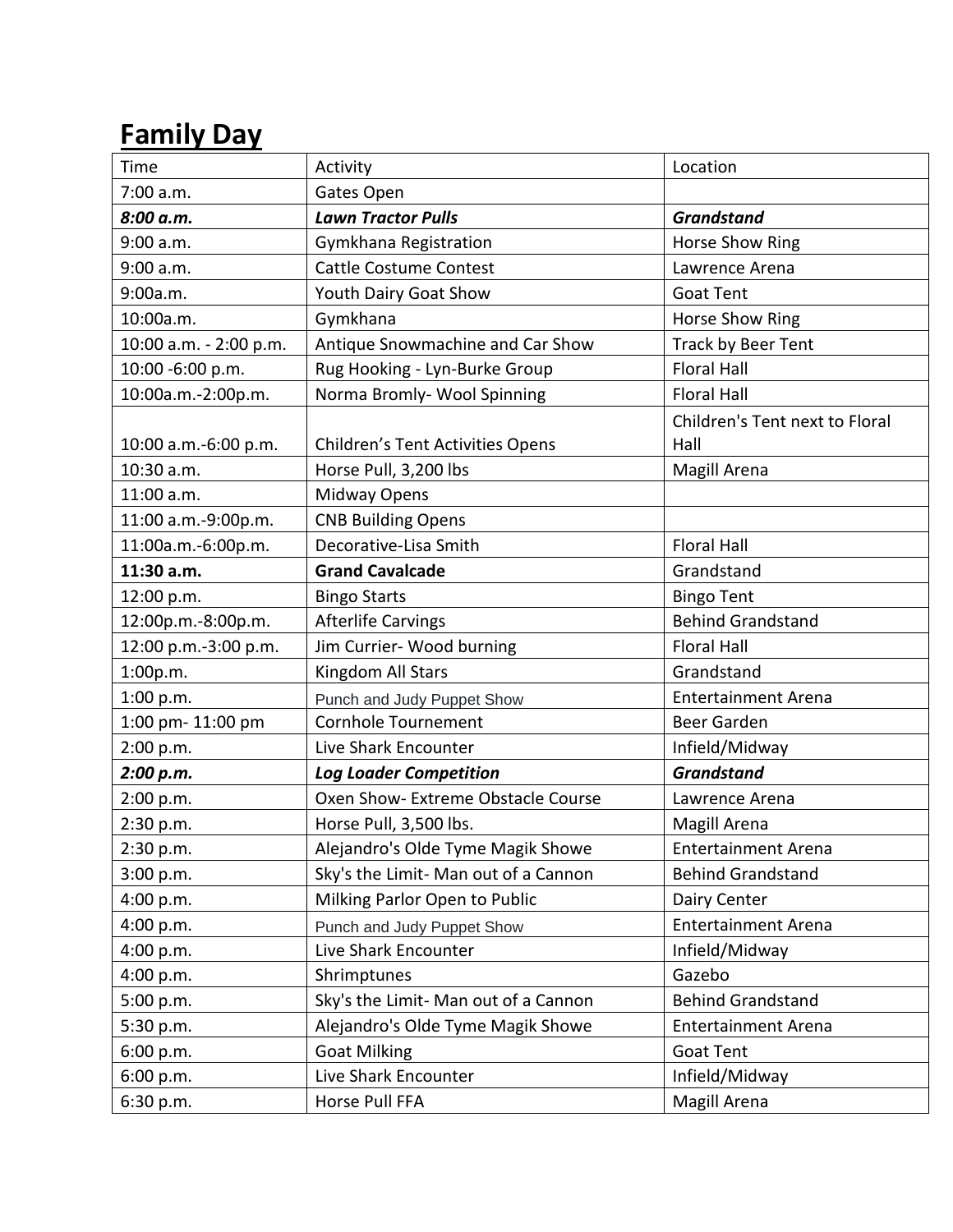| 7:00 p.m.         | Kingdom All Stars                       | Grandstand                 |
|-------------------|-----------------------------------------|----------------------------|
| 7:00 p.m.         | Punch and Judy Puppet Show              | <b>Entertainment Arena</b> |
| 7:00 p.m. - Close | D.                                      | Beer Garden                |
| 7:30 p.m.         | <b>FlatOut Freestyle Motocross Show</b> | Grandstand                 |
| 8:00 p.m.         | Live Shark Encounter                    | Infield/Midway             |
| 8:30 p.m.         | Alejandro's Olde Tyme Magik Showe       | <b>Entertainment Arena</b> |
| 9:00 p.m.         | Sky's the Limit- Man out of a Cannon    | <b>Behind Grandstand</b>   |

## **Sunday August 28th, 2022 DEMO Day**

| Time                    | Activity                                   | Location                       |
|-------------------------|--------------------------------------------|--------------------------------|
| 7:00 a.m.               | Gates Open                                 |                                |
| 7:30 a.m.               | Horse Show Registration                    | Horse Show Ring                |
| 8:00 a.m.               | ADGA Open Dairy Goat Show                  | Lawrence Arena                 |
| 9:00 a.m.               | Horse Show - All Day                       | Horse Show Ring                |
| 9:15 a.m.               | <b>Church Service</b>                      | <b>Entertainment Arena</b>     |
|                         |                                            | Children's Tent next to Floral |
| 10:00 a.m.-6:00 p.m.    | Children's Tent Activities begin           | Hall                           |
|                         | Ox Pull, 2,000 lbs (Ox Pulling Times are   |                                |
| 10:00 a.m.              | approximate starts at 10 goes from there!) | Magill Arena                   |
| 10:00 a.m. to 6:00 p.m. | Rug Hooking - Lyn-Burke Group              | <b>Floral Hall</b>             |
| 11:00 a.m.              | Midway Opens                               |                                |
| 11:00a.m.-4:00p.m.      | Decorative Painting-Lisa Smith             | <b>Floral Hall</b>             |
| 11:00 a.m.-8:00p.m.     | <b>CNB Building Opens</b>                  |                                |
| 12:00 p.m.              | <b>Pig Scramble</b>                        | Grandstand                     |
| 12:00 p.m.              | Ox Pull, 2,400 lbs.                        | Magill Arena                   |
| 12:00 p.m.              | <b>Bingo Starts</b>                        | <b>Bingo Tent</b>              |
| 12:00 p.m.-8:00p.m.     | <b>Afterlife Carvings</b>                  | <b>Behind Grandstand</b>       |
| 12:00 p.m.-3:00 p.m.    | Jim Currier- Wood burning                  | <b>Floral Hall</b>             |
| 12:00-2:00              | <b>Hartwell Caricature</b>                 | <b>CNB</b>                     |
| 1:00 p.m.               | Punch and Judy Puppet Show                 | <b>Entertainment Arena</b>     |
| 1:00 PM                 | <b>Demo Qualifying</b>                     | Grandstand                     |
| 1:00 p.m.               | Livestock Obstacle Course                  | Lawrence Arena                 |
| 1:30 p.m.               | Ox Pull, 2,800 lbs.                        | Magill Arena                   |
| 1:30 p.m.               | Ice Cream Eating Contest                   | Dairy Center                   |
| 2:00 p.m.               | Live Shark Encounter                       | Infield/Midway                 |
| 2:30 p.m.               | Alejandro's Olde Tyme Magik Showe          | <b>Entertainment Arena</b>     |
| 3:00 p.m.               | Youth Ox Pull - Youth Only                 | Magill Arena                   |
| 3:00 p.m.               | Shrimptunes                                | Gazebo                         |